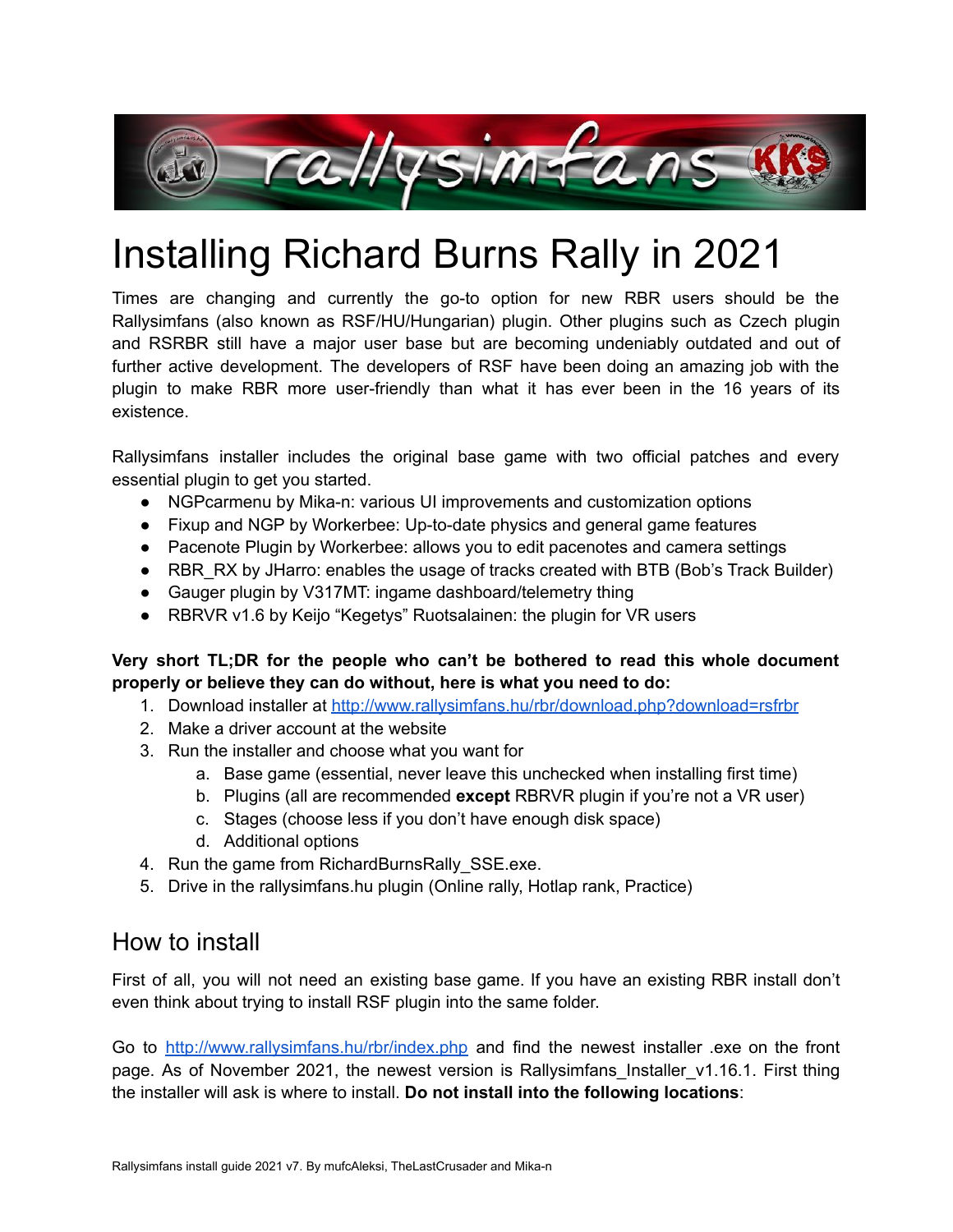C: \Program Files\ C:\Program Files (x86)\ C:\Users\Your name\ C:\Program\ Desktop

NOTE: many antivirus programs are falsely detecting and quarantining some of the files during the download. Make sure your antivirus programs are disabled before continuing further. A good tip is also to add the whole RBR folder into your Windows Defender exceptions. This will also make the game boot much faster as it's not scanning the files every time.

- Create a folder called "Richard Burns Rally HU" or similar.
	- Don't use special characters of any kind (for example RBR Húngaro)
- Select full installation

The download size is about 15 GB. When extracted, the game takes about 90-100 GB of space. Make sure you have enough space on the drive you're installing to. Most of the size comes from the ~400 or so modded stages so if you just want to try the game first without all content, feel free to leave most of the Maps out of the install. The vanilla game tracks are still some of the best, and good enough for the average once-a-week player. They are included with the base game so even if you decide to leave all Maps out from the install, you will still have about 40 stages to drive on.

NOTE: if you plan to drive online rallies, the only easy way is to install all tracks at once!

| <b>Installation</b>                                       | Size download (extracted) | <b>Total price</b> |
|-----------------------------------------------------------|---------------------------|--------------------|
| Minimal install (base game)                               | $<$ 2 GB (4 GB)           | $0 \in$ /\$/£      |
| Only original stages and<br>modded<br>cars+physics+sounds | <3GB (10 GB)              | $0 \in$ /\$/£      |
| Everything (recommended)                                  | 13-14 GB (90-100 GB)      | $0 \in$ /\$/£      |

The original Robert Reid codriver sound is selected by default. Choose this if you don't want a Hungarian speaking codriver. **You can download and install other codriver mods externally.**

Audio update and FMOD Audio banks are recommeded to install. Gauger Plugin shows live telemetry data on the screen, choose this if you want it. Select RBRvr mod if you want to drive in VR.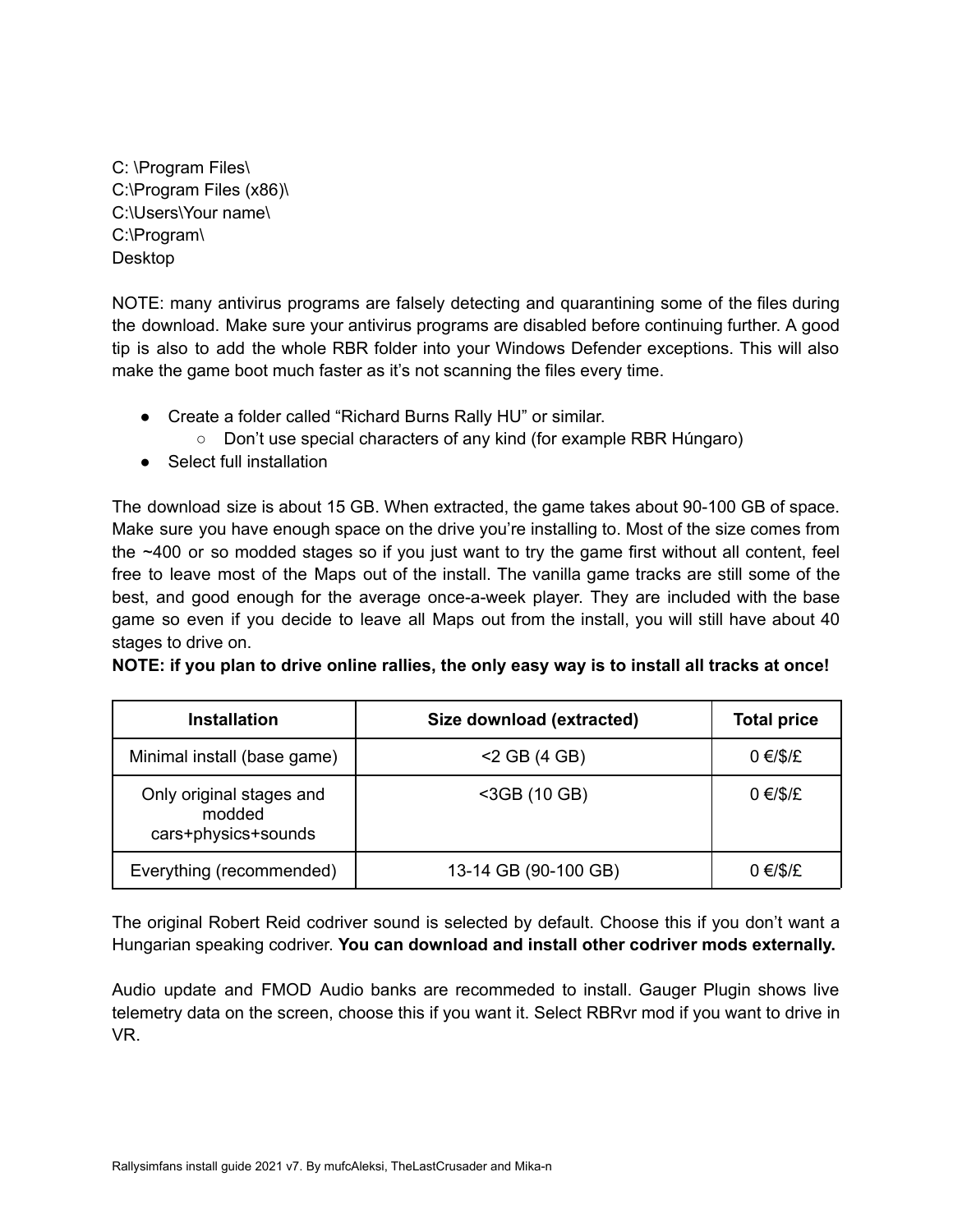On the next "additional tasks" page, it is recommended to check every single checkbox **except** the Adaptive Force Feedback (known to cause FPS issues). Make sure to scroll down to check the DirectX 9c installation is selected too.

Click next and it will take you to a summary page. If you're happy with the settings, click install. Now, the installer is known to occasionally freeze for an undetermined amount of time depending on the server load. If it does, keep calm and wait. It will continue automatically when the queue clears up.

If you've done everything correctly, you should now have a working RBR Rallysimfans install. **Now you are ready to run the game from RichardBurnsRally\_SSE.exe or the desktop shortcut that was created.**

NOTE: If your game doesn't start even after that, you will need to

- 1) Run it as an administrator
- 2) Add it to DEP exceptions

Quote from Vauhtimurot blog: "Type sysdm.cpl (.cpl refers to Control Panel) in the Windows search box and run it  $\rightarrow$  On the Advanced tab go to Performance settings  $\rightarrow$ Data Execution Prevention tab (check Turn on DEP for all programs and services except those I select and add RichardBurnsRally SSE.exe to the list."

This step will solve about 99% of launching problems. If it doesn't, there is something major wrong with the installation (see FAQ).

### Inside RBR

When you start RBR for the first time, it should skip some of the original menus to the rallysimfans plugin straight away. If it doesn't and you see the original main menu, navigate to Options -> Plugins -> rallysimfans.hu to play the game. The traditional Quick Rally, Rally School and Rally Season game modes are NOT playable without little tweaks we're not gonna explain in this tutorial.

Now, there are three game modes in RSF: **Online Rally**, **Time Trial (Hotlap rank)** and **Practice**.

They are pretty much self explanatory, so we'll not go deeper with this topic.

One of the main features in RSF that is superior to any RBR mod in the past is the car management. In RSF, all cars (as of right now there are 91 NGP6 physics cars) are always available without restarting the game. The traditional RBR 8 "car slots" can be forgotten forever. One feature not many people realise at first is that on the stage and car selections, you can press enter to get to the bigger selection screen, instead of scrolling through them one by one.

Cars, physics, sounds and setups are downloaded from the server automatically when you enter a stage for the first time with the car. One thing that might annoy some people is the low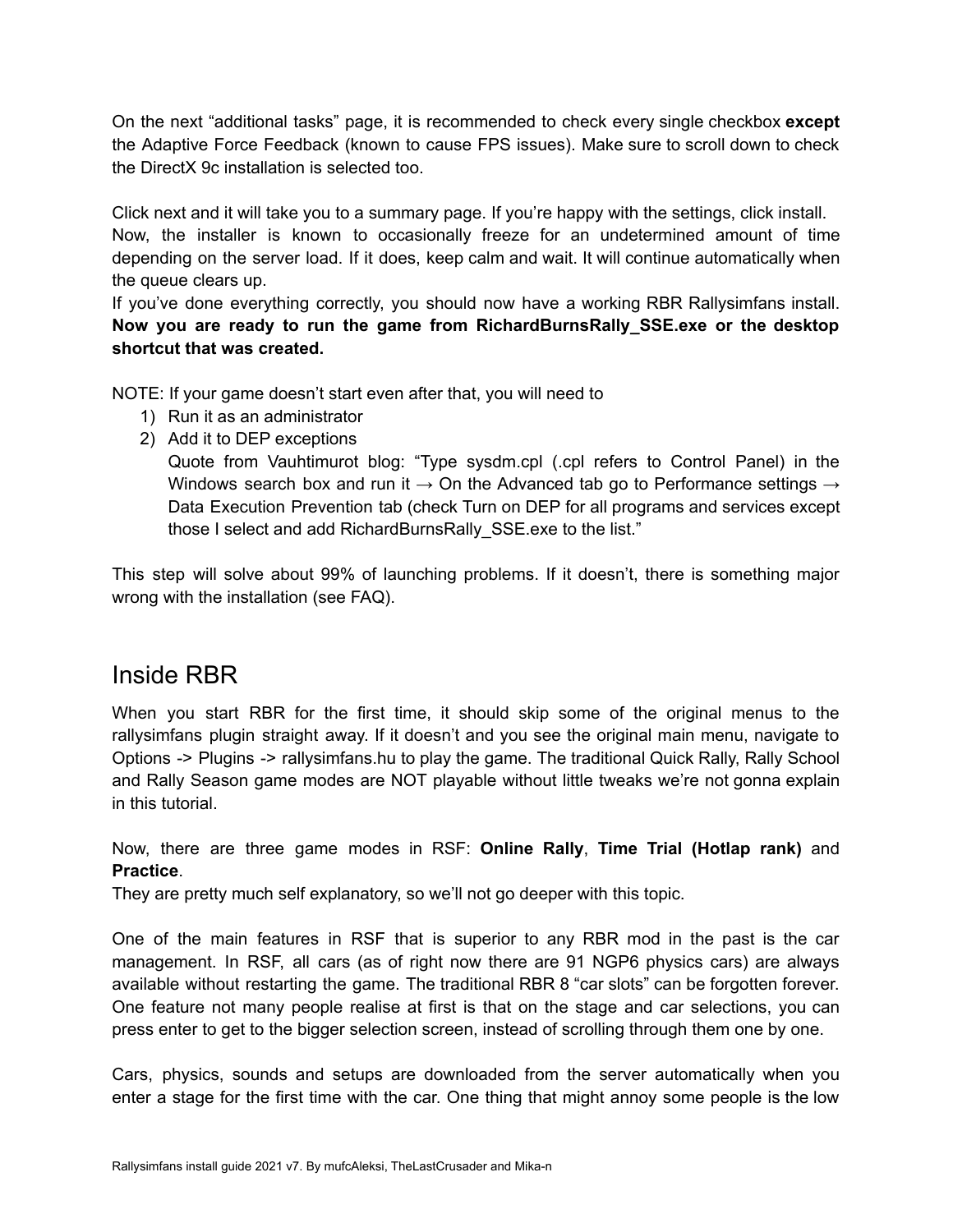quality of default car liveries. This is an intentional feature to speed up the car download. You are free to download better liveries from the internet or make your own.

#### **NOTE: Extremely useful tip for users with an existing CZ installation, you can copy and paste the whole Cars folder to HU installation. This way you don't have to set camera angles and skins again.**

You do not need RBRCIT or any other external car installation tools with RSF.

Control bindings should be done from the main menu/options/controls page. Navigate to the main menu by pressing ESC when you are in Rallysimfans.hu plugin. If you do them when on stage, they might not be saved properly. If you see the control axis of throttle/brake/clutch/handbrake is inverted, switch the axis direction in the **RSF Launcher** (read next topic) . Once you are happy with the control bindings, back out to the main menu and the game will ask you to save the profile.

### Most common settings options

RSF Launcher by Mika-n is the recommended tool to tweak settings for the game. Run it from: main folder/rsf launcher/RSF Launcher.exe or the desktop shortcut was created when you installed the game. The RSF Launcher has almost every setting you might want to change in easy checkbox or dropdown list format.

| <b>RSF</b> Launcher                  | $\times$<br>П                                 |
|--------------------------------------|-----------------------------------------------|
| Launch RBR<br><b>Virtual Reality</b> | Screen & Graphics                             |
| Apply Changes                        | 1920x1080<br>Resolution                       |
| <b>SETTINGS</b>                      | Normal<br>Fullscreen mode<br>٠                |
| <b>RallySimFans</b>                  | <b>Default</b><br>RBR gaming monitor<br>٠.    |
| My Pacenotes                         | Vertical sync (VSYNC)<br>Show FPS counter     |
| <b>Screen &amp; Graphics</b>         | <b>Graphics quality</b><br>Custom             |
| Cockpit & Dashboard                  | Off<br>• Cubic environment maps               |
| Controls                             | $\mathbf{P}$ Render quality<br><b>High</b>    |
| Tips & Docs                          | Off<br>• Particle quality                     |
| <b>ADVANCED</b>                      | Render car shadows                            |
| Telemetry                            | <b>Virtual Reality settings</b>               |
| <b>Plugins</b>                       | Use Virtual Reality headset                   |
|                                      | Disable camera shake in VR                    |
|                                      | Disable GaugerPlugin automatically in VR mode |
|                                      | Override resolution in VR mode                |
| Advanced options                     | 125 % VR render scaling                       |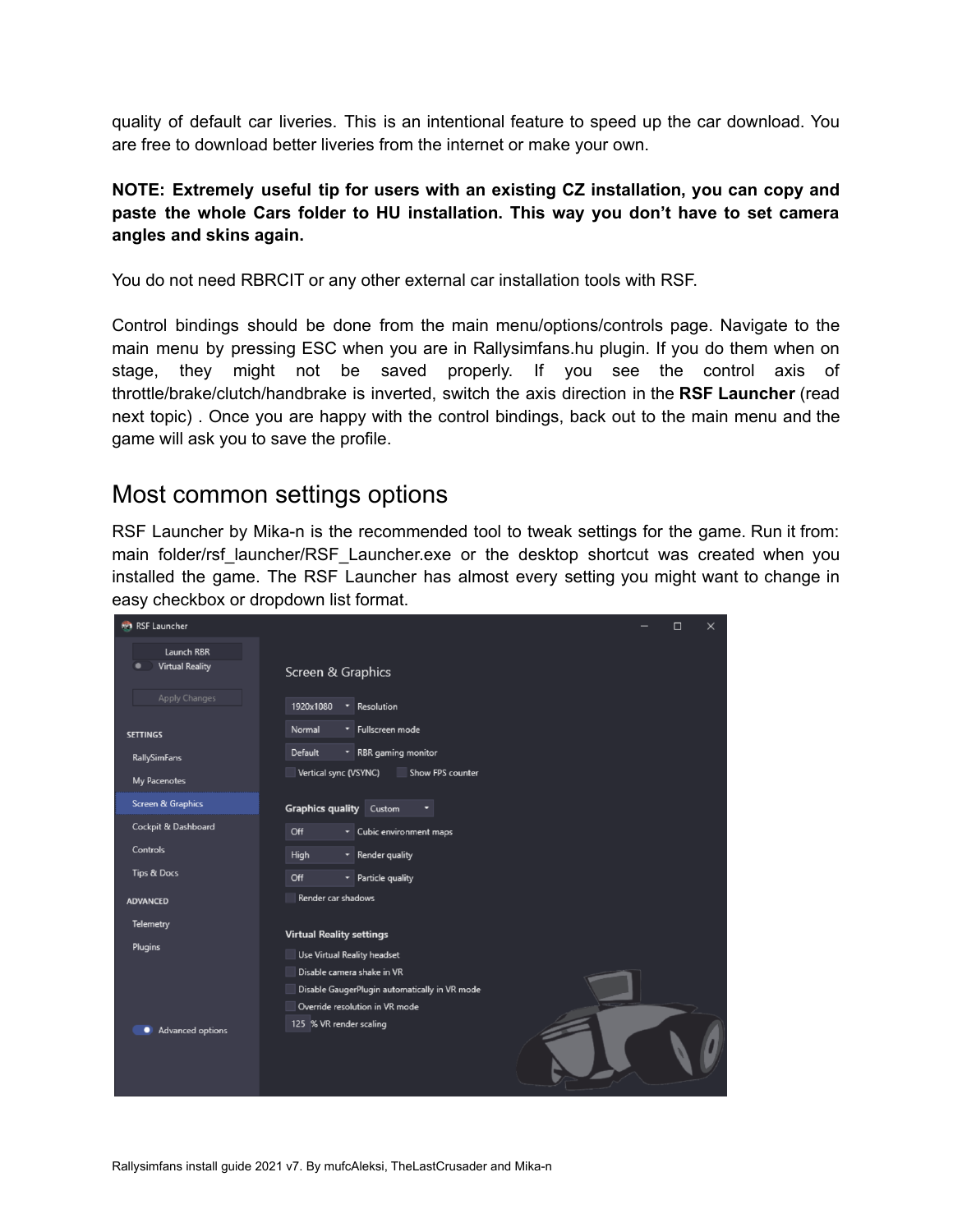# How to register to race online

- Go to the website of the plugin [\(https://rallysimfans.hu/rbr/index.php\)](https://rallysimfans.hu/rbr/index.php) and click register. You will be guided to the forum. It's Hungarian by default but you can change it to English in the top right corner.
- Agree the terms and conditions.
- Fill in the required things (your username, an email address and your password) and submit.
- You will receive an email where you can activate your account.

Once this is complete, you can now open the game and go to either "online rally" or "hotlap" where it will ask you for a username and a password. These are the same ones you filled in while registering. Enter those and you are good to go.

If you want to log in automatically, go to Rallysimfans.hu > Options > Tick the box that says "Auto login".

## How to update your installation

One of the greatest features of RSF is that all updates regarding cars, physics and sounds are automatic. For these, you don't have to do anything. For larger plugin updates such as when new features or new stages are released, a new installer will be published. Run that like you did when you installed the game and choose "update installation" on the first page. It should automatically have the checkbox marked on all new content, but you should take a look yourself.

To be more clear, RSF may have two kinds of updates and this is how those are updated:

(1) Rallysimfans or other "must-have" plugin updates. There is no need to run installer to update these. All it takes is to start RBR as usual and RSF will automatically update required plugins if necessary (top left corner shows a small downloading window). Also, new FMOD audio files or cars are also automatically updated by RSF plugin, so no need to manually download those via installer.

(2) New maps. This one requires to run the RSF installer app because RSF plugin doesn't download maps automatically. If there is no new RSF installer version then simply re-run the one you already have (or if in doubt then check the web site and download the latest rsf installer).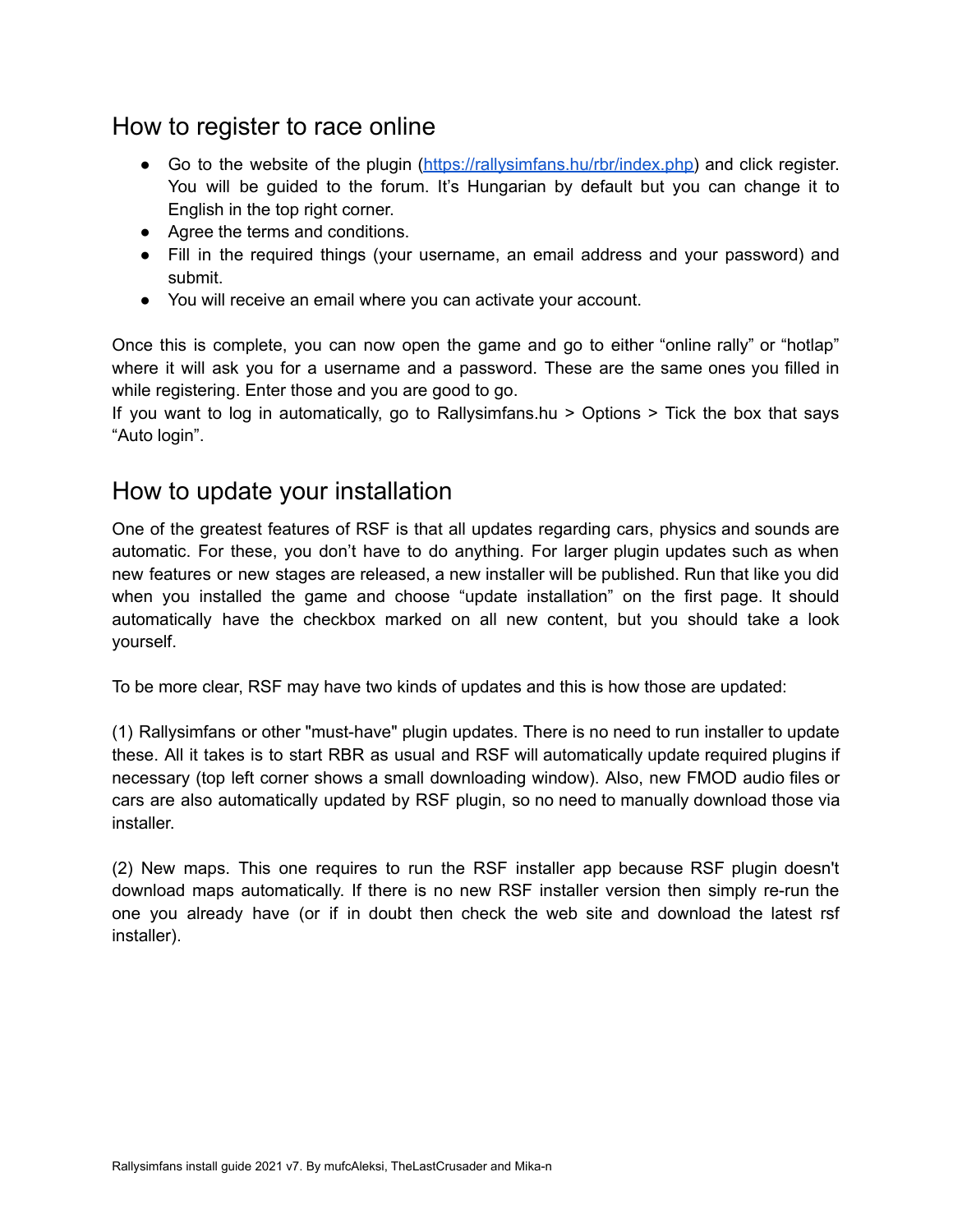# FAQ - Frequently asked questions and answers

If you experience weird problems with the game, first of all make sure you didn't install it in these folders:

- C: \ Program Files \
- $-C: \Gamma$  Program Files (x86)  $\Gamma$
- C: \ Users \ Your Account Name \
- C: \ Program
- Desktop

#### **Q: My game doesn't start**

A: First, run the installer in "Custom Installation" mode. If that doesn't work, DEP settings will. Quote from Vauhtimurot troubleshooting:

<https://vauhtimurot.blogspot.com/p/troubleshooting.html#GameDoesntLaunch>

"The DEP settings: Type sysdm.cpl (.cpl refers to Control Panel) in the Windows search box and run it  $\rightarrow$  On the Advanced tab go to Performance settings  $\rightarrow$  Data Execution Prevention tab (check Turn on DEP for all programs and services except those I select and add RichardBurnsRally\_SSE.exe to the list.) "

One very rare case of game not starting might be due to the Gauger Plugin, so if nothing else has fixed it try to disable the Gauger Plugin from the RSF Launcher.

#### **Q: How do I set up wheel and pedals?**

A: <https://vauhtimurot.blogspot.com/p/setting-up-your-wheel.html>

#### **Q: My controls don't save**

A: Change them in the main options menu (back out from RSF plugin) and back out to the main menu. It will ask you to save the options If you change them while in stage they might not save properly. If they are still not saved, delete the pfPROFILENAME.acm file from your SavedGames folder. Set controls in-game once more and make that file read-only.

#### **Q: I accidentally installed Hungarian codriver, how do I change it?**

A: Run the most recent installer and leave the checkmark only on Pacenote plugin (Workerbee) and Original English codriver. You can install whatever codriver you find on the internet, but the original is enough for most beginners.

#### **Q: How to change FOV and other camera settings?**

A: Double click right on stage and a window will pop up. More here:

<https://vauhtimurot.blogspot.com/p/editing-cameras.html>

TIP! You can set up a common FOV for all cars in RSF Launcher "Cockpit & Dashboard" page.

#### **Q: How to hide the steering wheel / windscreen / wipers?**

A: RSF Launcher has an option for these on the "Cockpit & Dashboard" page.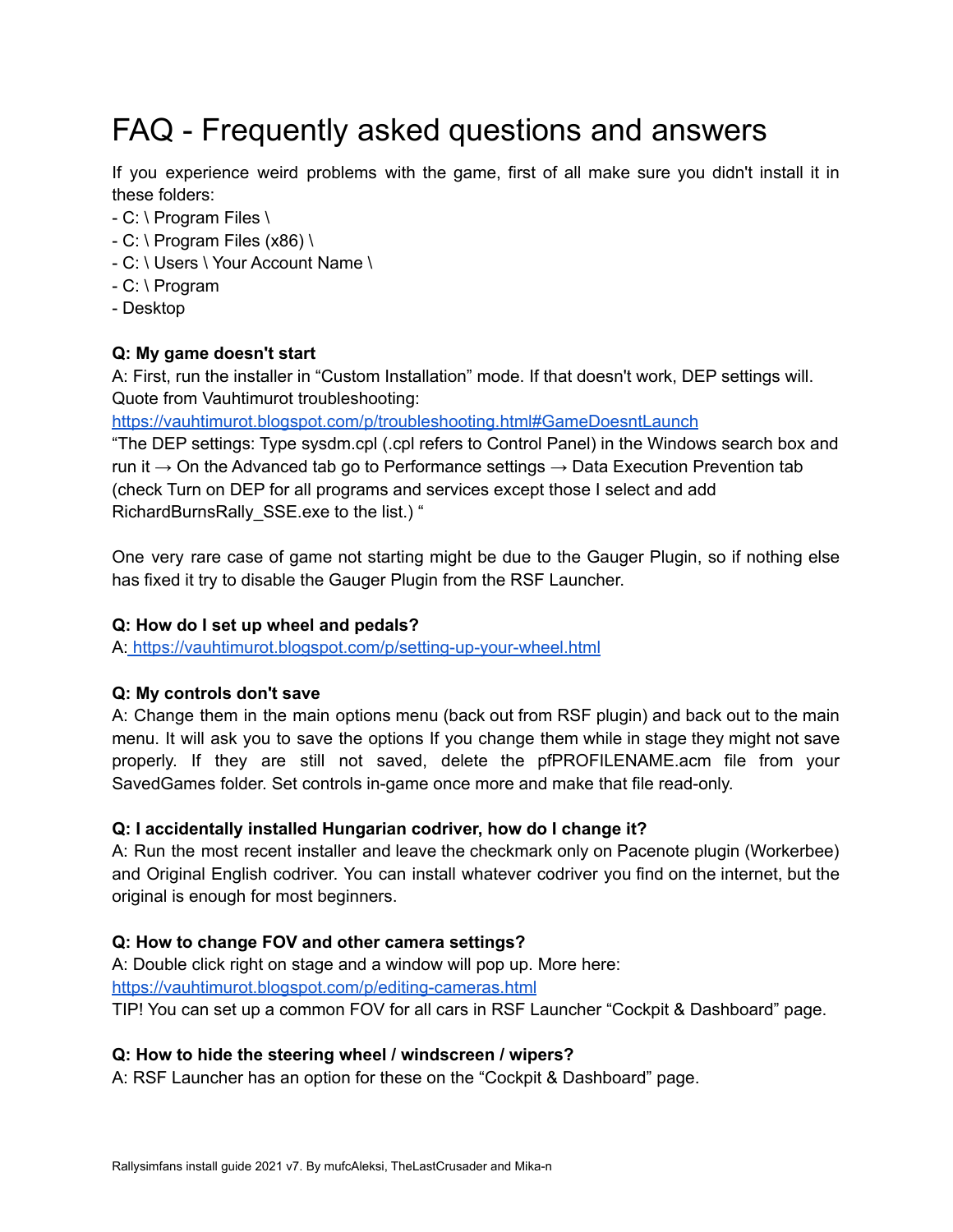#### **Q: My pedals / handbrake are inverted**

A: Change the inverted axis in the RSF Launcher "Controls" page.

#### **Q: How do I disable the gauger plugin?**

A:

The default gauger takes up a lot of screen space and it is quite annoying.

Go to main menu > options > plugins > gauger plugin and select disable

It is also possible to mod the configuration file however you want it to look like. RSF Launcher has many options for different Gauger layouts.

#### **Q: I can't see any modded cars/stages**

A: You should always drive in the rallysimfans.hu plugin. You can navigate there from the main menu by going options -> plugins -> rallysimfans.hu. Quick rally and Rally School game modes don't work properly without tweaking some other things.

#### **Q: How do I get the new content?**

A: Cars, sounds and physics are updated automatically. There will be a notification in the Discord server whenever something new gets released. For new stages, download a new installer and choose only the new content you want to download.

#### **Q: How to change ingame wheel animation rotation?**

A: RSF Launcher has an option for this in the "Cockpit & Dashboard" page.

#### **Q: How do I install new liveries for the cars?**

A: Download the livery and overwrite the files in RBR/Cars/YOUR CAR/textures/ folder. Find skins for example here: <http://rbrplus.blogspot.com/>

#### **Q: The game resolution is not right/it looks like the menus are "zoomed in"**

A:

- Make sure the XRes and YRes are correct in the richardburnsrally.ini file
- Make sure your Windows scaling is set at 100% OR
- Right click on RichardBurnsRally sse.exe -> properties tab -> compatibility tab -> click "Modify high DPI scaling options"
- Set "Override high DPI scaling behavior" option and choose "Application" instead of System scaling value

#### **Q: RallySchool doesn't work. The game crashes or a car is stuck at neutral and 1st gear in RallySchool, QuickRally or in RBR\_RX**

A: The original RBR cars don't work with the newer NGP6 physics made by WorkerBee. RallySimFans plugin (=RSF) uses NGP6 physics. If you really really really want to use RallySchool, QuickRally or RBR\_RX menus then you need to

● (0) in rallysimfans options the "Restore cars" option needs to be unchecked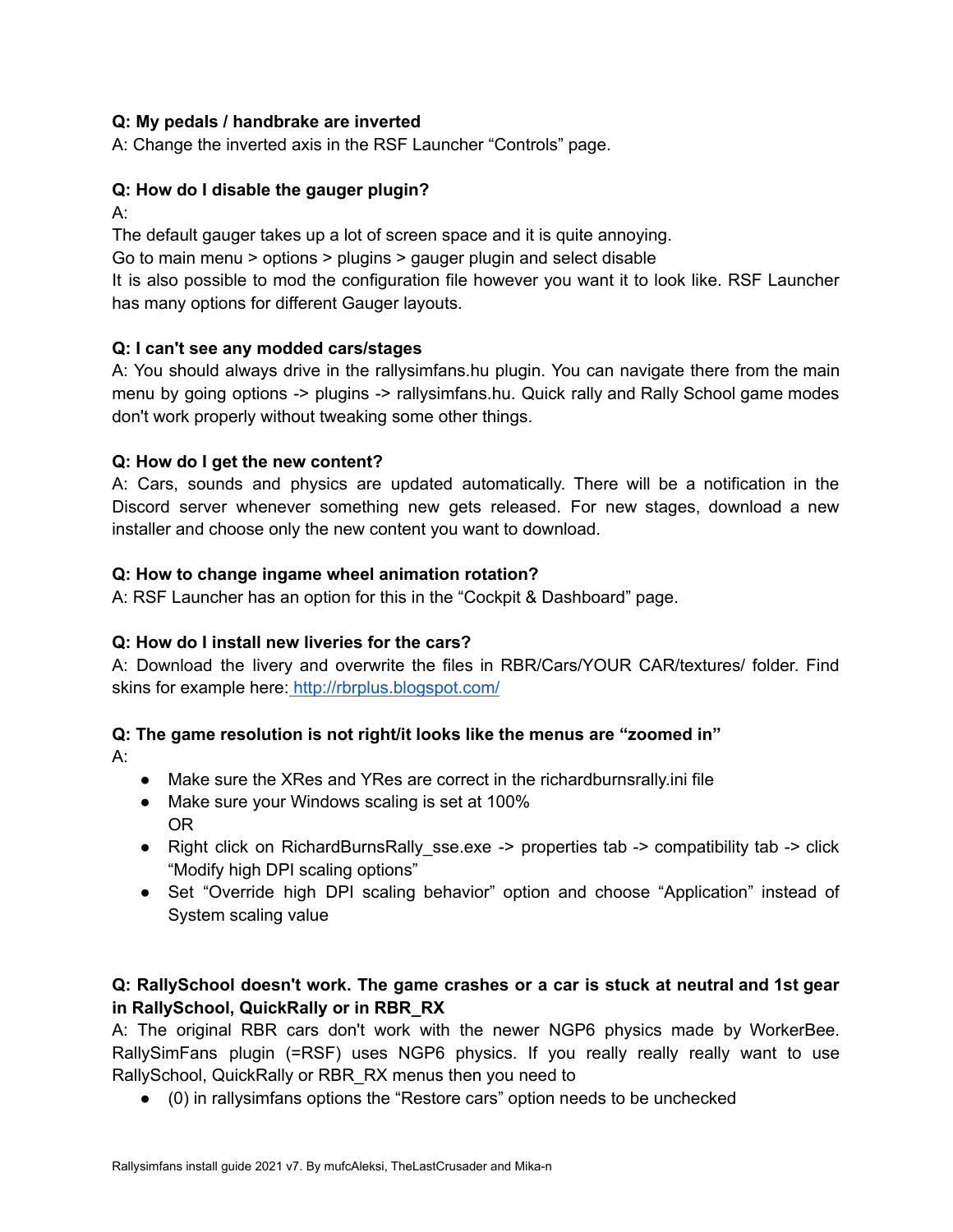- (1) download RBRCIT tool from github.com/zissakos/RBRCIT/releases,
- (2) unpack the RBRCIT\_v1.2.0.zip file on the root folder of RBR installation,
- (3) run RBRCIT.EXE app,
- (4) Choose "Download / Update carlist.ini" menu command,
- (5) Use the tool to install NGP6 cars into slots 0-7 shown in InstalledCars list on the top right corner in RBRCIT tool. Choose any of the custom cars from the list on the left (press download link in model, physics and FMOD cells if this is the first time you use the tool).
- (6) If you want to use RallySchool in RBR then tick a checkbox in "Replace School Car files (slot 5)" option. If you want to use QuickRally or RBR\_RX plugin then this option is not necessary. Also you may need to disable the "Rally School menu replacement" option in NGPcarmenu settings. (Main menu > options > plugins > NGPcarmenu)
- (7) Finally press "Apply" button on the bottom right corner and then you are ready to drive with a NGP6 compatible car in RallySchool/QuickRally/RBR\_RX. Notice! One more thing. Go to RallySchool/QuickRally/rbr\_rx right after booting up RBR. Once you drive a stage via RSF plugin then these legacy menus are broken until you restart RBR.

#### **Q: QuickRally menu doesn't work (game crashes) or cannot see all cars and stages.**

A: Forget the legacy QuickRally offline rallying RBR menu (it has only 8 cars and about 30 stages). Go to Options/Plugins/Rallysimfans.hu and use the Practice menu to drive stages in offline mode. RSF plugin allows you to use all 85+ cars and 400+ stages (created by talented people in RBR community).

#### **Common error messages.**

1):



A: You have the VR plugin installed but no VR headset is found. If you're trying to play without VR, apply VR mode on and then off in the RSF Launcher.

2):